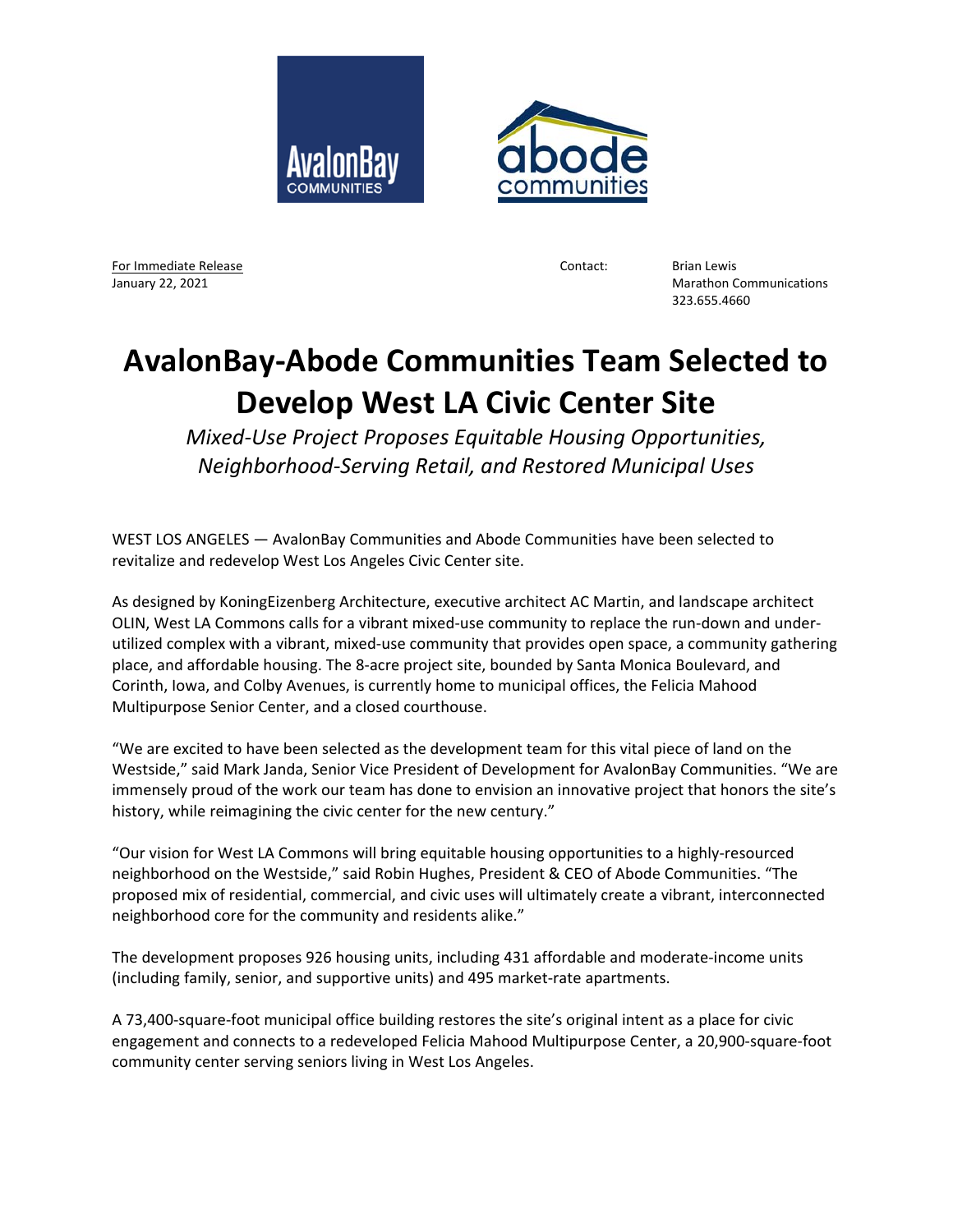



More than 41,000 square feet of retail and restaurant space, including a new community art gallery/flexuse space at the Courthouse Arts Pavilion, extends Santa Monica Boulevard's pedestrian corridor while linking the site's core community uses to the neighborhood at‐large.

Some 118,000 square feet of publicly accessible open space includes "The Plaza," the site's community core featuring the historic Bandstand and flexible use space.

LA County Supervisor Sheila Kuehl expressed enthusiasm about the plan as proposed.

"AvalonBay and Abode Communities have extensive experience developing mixed‐use housing and retail projects in Los Angeles, and successfully engaging local residents throughout the development process," said Kuehl. "At the end of the day, this project is sure to be a welcome new asset in the community."

Under the terms of the process outlined by LA County and the City of Los Angeles last year when they issued a Request for Proposals from developers, the AvalonBay‐Abode Communities team will now enter into an Exclusive Negotiating Agreement with the two government bodies. That process, which is expected to conclude in March, will establish certain parameters for the proposed project, including project scope and elements and the community engagement process.

LA City Councilman Mike Bonin noted that an extensive community outreach process lies ahead for the project, adding that the plans for West LA Commons already have been refined to reflect community feedback by scaling back the originally proposed 23‐story tower to no higher than 8 stories.

"We look forward to ensuring continued community input is central to the project that AvalonBay and Adobe Communities will be working on," said Bonin. "The community's ideas will continue to be important in the next phase of this project."

Janda and Hughes say the West LA Commons project team eagerly anticipates undertaking a dialogue with the community about their proposal.

"We look forward to presenting our plan to the community and stakeholders as we move forward in an inclusive process," Janda said.

"We know this site means a great deal to the surrounding neighborhood," added Hughes, "and we fully intend to deliver a meaningful development that will contribute to this Westside community for decades to come."

For more information about West LA Commons, please contact Marathon Communications at (323) 655‐ 4660 or info@marathon-com.com.